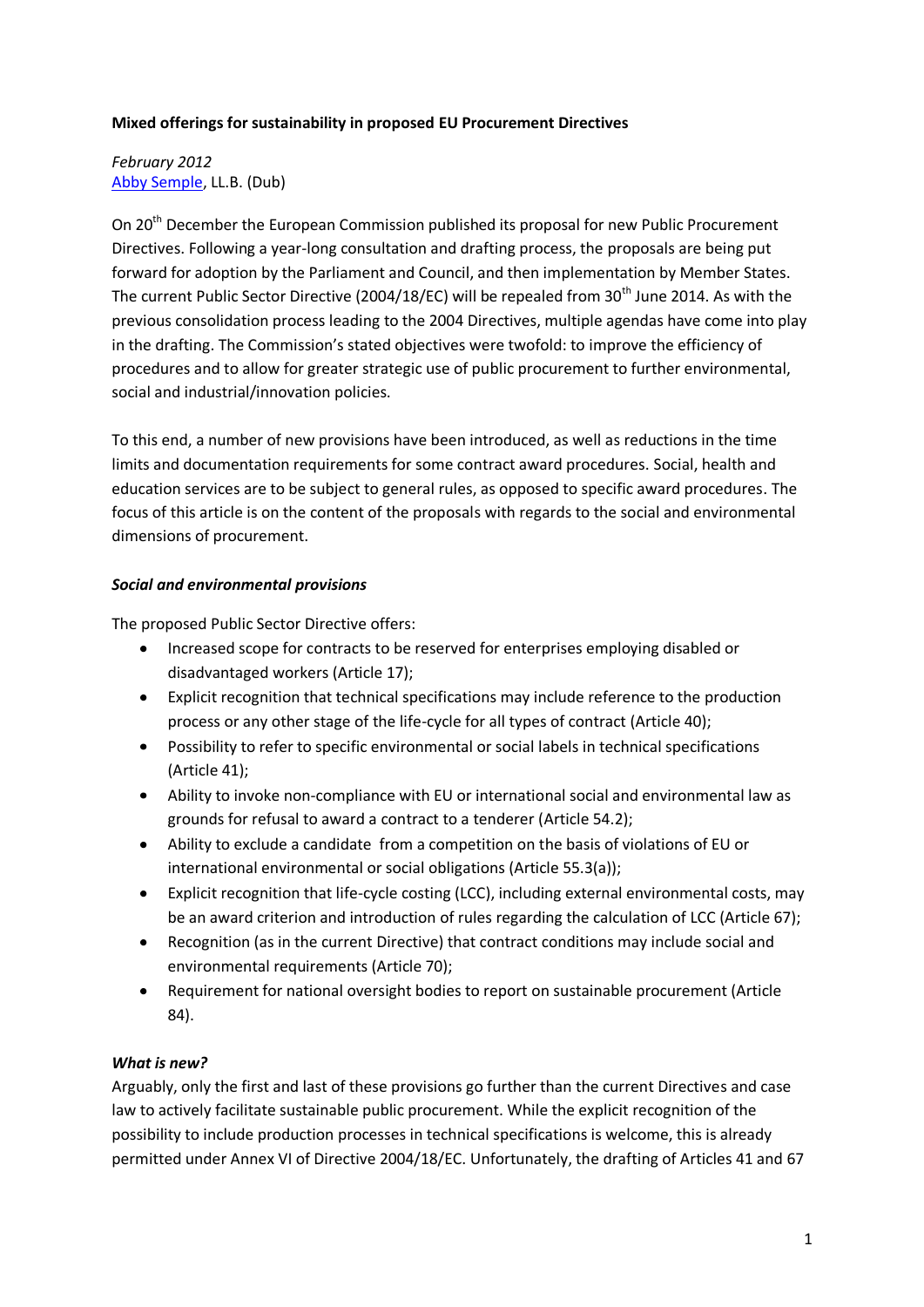in the proposed Directive means that instead of facilitating the use of eco-labels and life-cycle costing by contracting authorities, they may make it more difficult and subject to legal challenge. The ability to exclude a candidate or refuse to award a contract based on violations of EU or international environmental of social law is valuable, however it does not extend to violations of national laws in these areas. It is also accompanied by a new 'self-cleaning' provision (Article 55.4) which, in seeking to make the use of mandatory and discretionary exclusions fairer, will also make them more complex. The requirement to reject tenders which are abnormally low due to violations of EU environmental legislation is also accompanied by a complex process which leaves ample room for challenges. $<sup>1</sup>$ </sup>

# *Use of environmental and social labels*

Article 41 is problematic in that it fails to resolve the uncertainty regarding the use of environmental or social labels as part of technical specifications. Article 41.1 states that where contracting authorities include environmental or social characteristics in a functional specification "they may require that these works, services or supplies bear a specific label…" provided certain conditions are met. However the next paragraph effectively removes the ability to insist on a particular label by requiring that all equivalent labels be accepted, as well as a manufacturer's dossier or other appropriate means of proof.

An unwary public authority may take this provision at face value – that a specific label can be required. While the caveat to accept equivalent labels is fair, the additional requirement to accept a manufacturer's own dossier completely removes the ability of the contracting authority to insist upon third-party certification regarding the environmental or social characteristics of the product they are buying. Not only does it lack any progression from the current position, it confuses the matter with seemingly contradictory wording.

# *Life-cycle costing*

**.** 

Article 67 on life-cycle costing faces similar problems, as contracting authorities will not be able to insist on a methodology of their choosing to calculate costs. Contracting authorities are to specify the methodology they will apply in the tender documents, however they must allow operators to apply their own, different methodology, provided the operator establishes its equivalence. Three conditions are set out for LCC methodologies, which must be met whether it is specified by the contracting authority or proposed by the tenderer. The methodology must be i) drawn up on the basis of scientific information or other objectively verifiably criteria; ii) established for repeated or continuous application and iii) accessible to all interested parties. The second condition appears to foreclose the possibility of applying a bespoke methodology suitable for one particular contract – which is possible under the current Directives provided this is done in compliance with the Treaty principles and the specific requirements for award criteria.

 $1$  The reference value for calculation of an abnormally tender is set at more than 50% lower than the average price or cost and more than 20% lower than the second-lowest tender, where at least five tenders have been received (Article 69.1). It is perhaps unfortunate that this includes **all** tenders, and not only those which are valid and responsive to the specification set out.